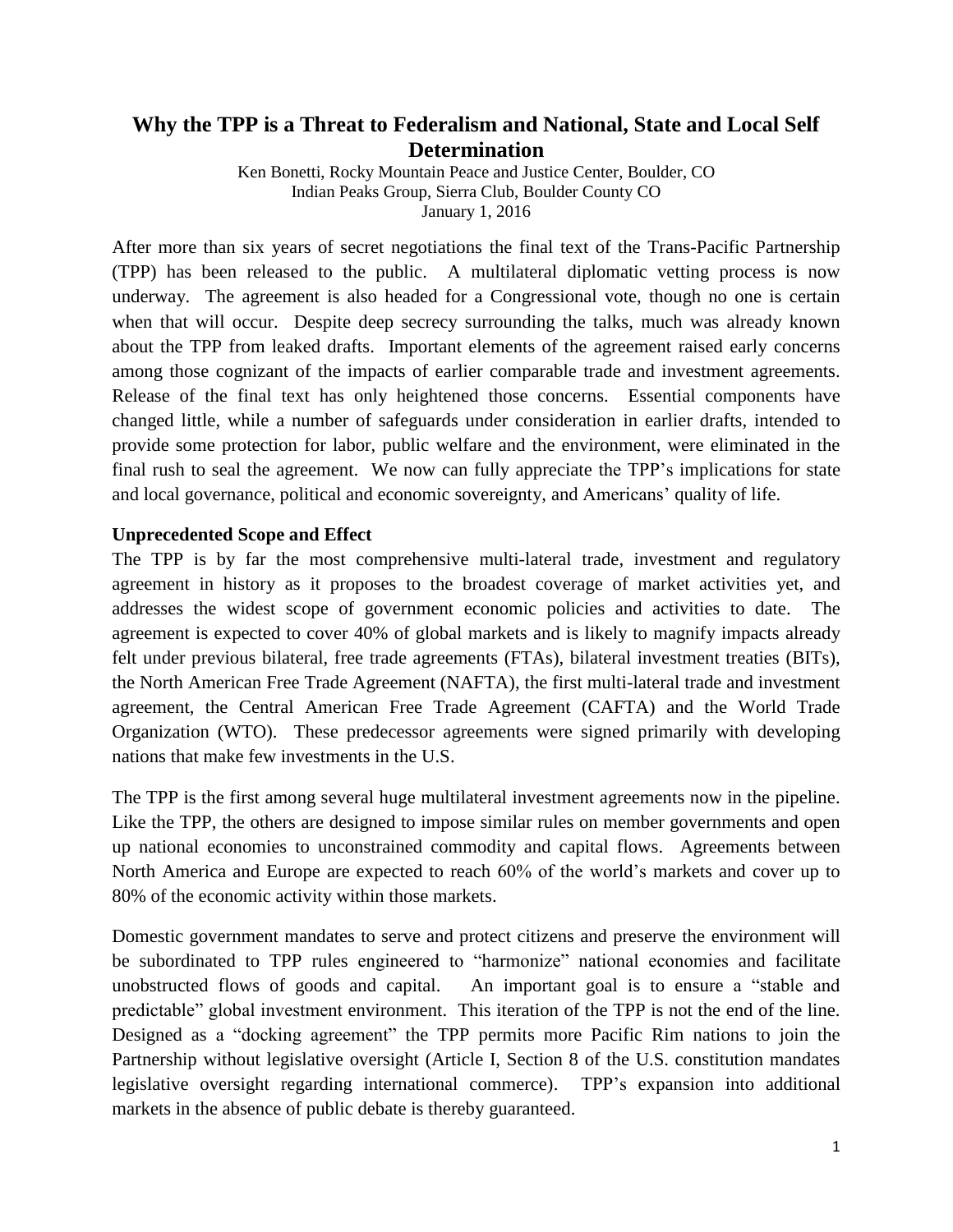With the TPP many domestic public policies will be open to potentially costly challenges by newly empowered foreign investors, should member governments fail to provide---from the viewpoint of those investors—a sufficiently profitable investment platform. The Investor-State Dispute Settlement (ISDS) "tribunal" process built into the agreement establishes a powerful mechanism that enables foreign corporations and investors to seek elimination of or compensation for offending public policies, laws and regulations that interfere with investor "expectations." To the detriment of national sovereignty, thousands of foreign investors will be newly empowered to appeal unfavorable domestic court rulings or bypass domestic courts all together. Domestic investors and businesses will have no standing in TPP tribunals.

State and local governmental activities potentially subject to ISDS arbitration include but are not limited to concessions for natural resource extraction, land use regulations, operation of utilities, government procurement for critical public facilities, infrastructure and services; licenses and permits, labor protections; financial regulation, and policies protecting public health and the environment. The TPP has the potential to compromise the cultural, political, economic and environmental integrity of nations, states, communities and individuals by establishing an exclusive and favorable set of rules for foreign investors plus a supra-national tribunal system to enforce them.

Besides impacts on state and local governance there are a host of reasons to question the TPP. The agreement extends [intellectual property](https://www.eff.org/issues/tpp)<sup>1</sup> and [pharmaceutical](http://www.citizen.org/tpp-public-health)<sup>2</sup> patent rights, potentially stifling innovation, delaying introduction of generics and maintaining high drug prices over extended time periods. The pact's strong investor provisions encourage of [shoring](http://www.citizen.org/Page.aspx?pid=6475)<sup>3</sup> of jobs to cheap, poorly regulated labor markets. Other intellectual property provisions threaten [Internet](http://www.commondreams.org/news/2015/05/20/tpp-could-undermine-health-web-say-250-tech-companies-and-digital-rights-groups)   $\frac{neutrality<sup>4</sup>}{2}$  $\frac{neutrality<sup>4</sup>}{2}$  $\frac{neutrality<sup>4</sup>}{2}$ . And, for the first time, the TPP allows ISDS challenges against regulation and taxation of <u>[financial markets.](http://tppaustralia.org/economists-call-for-tpp-deal-to-allow-capital-controls/)<sup>5</sup> & [6](http://www.exposethetpp.org/TPPImpacts_FinRegulation.html)</u> The potential for adverse impacts arising from deregulated international capital and commodity markets is compounded by weak to non-existent guarantees and protections for  $c$ itizens<sup>7</sup>, [workers](http://www.theguardian.com/us-news/2015/may/21/trans-pacific-partnership-obama-trade-deal-asia-workers)<sup>8</sup>, [communities](http://www.thealliancefordemocracy.org/tpp.html)<sup>9</sup> and the [environment](https://www.sierraclub.org/sites/www.sierraclub.org/files/uploads-wysiwig/dirty-deal.pdf)<sup>10</sup>.

## **Focus on State and Local Impacts**

This paper examines the TPP's Investment Chapter (Article 9), the agreement's primary enforcement vehicle. The recently released final text confirms the TPP will function to constrain national, state and local governments' ability to enhance national, state and local economies, construct and maintain public infrastructure, protect public health and the environment, and preserve the autonomy and integrity of nations, regions, states and communities. Harsh new 'international' market rules will be forced upon state and local governments, communities and, undermining public functions and popular public policies. Governments will be prohibited from using tax dollars to preference domestic businesses or facilitate domestic jobs programs. Public health and environmental regulations will be subject to "private enforcement" of the new rules if foreign investors do not want to comply with domestic laws and regulations.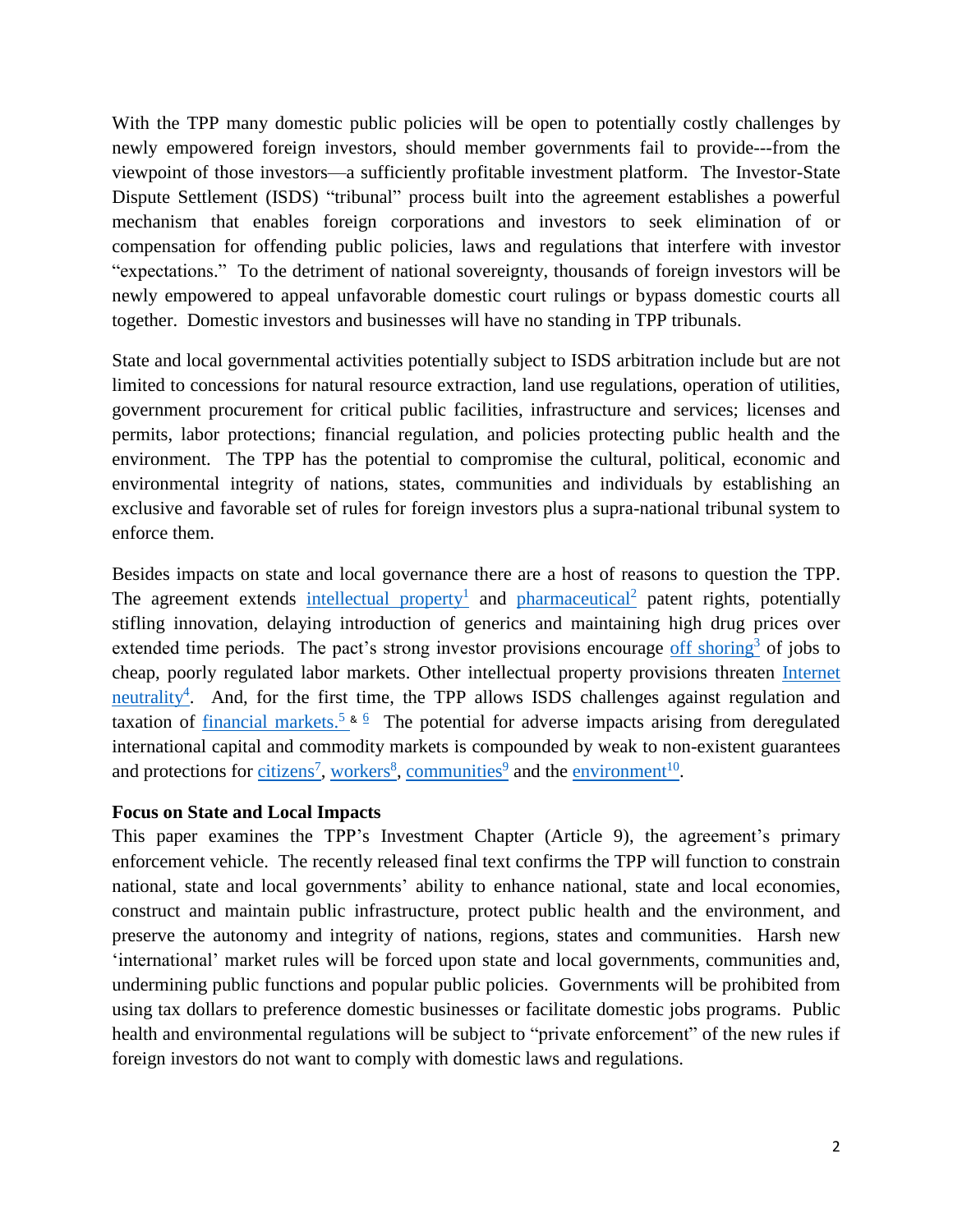We hope state and local leaders will closely examine the TPP and its potential impacts. If leaders believe as we do that from a state and local perspective significant problems exist with the agreement, we are asking them to send a strong message to our elected federal representatives and insist they oppose congressional ratification.

The following analysis details what we believe to be compelling reasons to challenge the TPP.

## **The TPP involves much more than trade; it is primarily an all-encompassing investment agreement that carries the potential to change or invalidate a broad range of national, state and local laws, regulations and policies**.

The TPP is the largest multilateral investment agreement ever negotiated. Twelve signatory governments circling the Pacific Rim and comprising 40 percent of global economic activity are parties to the agreement (Australia, Brunei, Canada, Chile, Malaysia, Mexico, New Zealand, Japan, Peru, Singapore, the United States and Vietnam). TPP negotiations lasted for over six years, shrouded in official secrecy, effectively excluding the public and its representatives. On the other hand, over 500 "advisors" from major transnational corporations and investment banks were intimately involved in the negotiations. In 2015 the U.S. Congress ceded much of its constitutional authority over international commerce, enabling the President to "fast track" the TPP on a rushed timeline toward an up-or-down vote. Only limited debate is allowed and *no amendments*. Once enacted, additional Pacific Rim countries can "dock" onto the agreement via executive invitation or petition and without legislative approval

#### **Not Just a Federal Issue**

When asked about issues presented by the TPP, some state and local officials respond that international trade is a "federal responsibility," well outside their purview and concern. They might have a point if the TPP confined its attention to traditional trade issues such as tariffs, trade subsidies and quotas. Although the TPP spans over 5,000 pages divided into 30 chapters and numerous country-specific annexes, only six of those chapters deal with traditional trade issues. The remaining twenty-four focus on the putative "rights" of foreign investors with respect to a vast array of domestic economic and governmental activities. It is clear from analysis of the Investment Chapter text the TPP places the rights of foreign investors *above* those of individuals, domestic businesses, state and local governments and communities. TPP proponents claim "improved" safeguards and guarantees are in place to address public concerns. However, it is proponents' responsibility to demonstrate those measures are indeed enforceable and likely to be effective, particularly in light of the extremely poor  $record<sup>11</sup>$  of similar safeguards under earlier</u> agreements. Referenced provisions of the Chapter are drawn from the final TPP  $text{text}^{12}$  and an [analysis](https://www.citizen.org/documents/analysis-tpp-text-november-2015.pdf)<sup>13</sup> compiled by Public Citizen.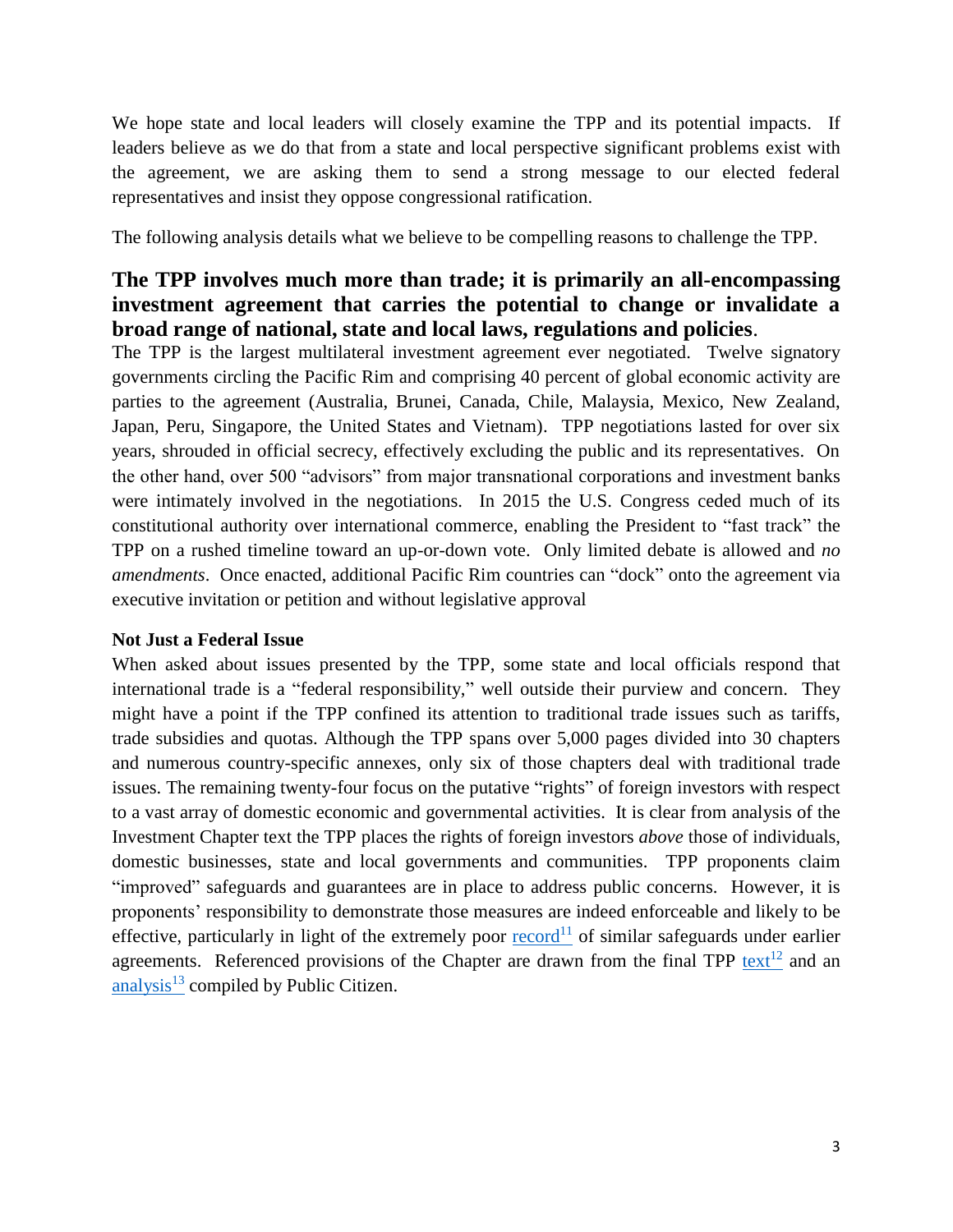# **Foreign investors will be empowered to sue national governments in ISDS tribunals to force modifications of national, state and local laws, regulations and policies or extract unlimited compensation based on investors' expected future profits.**

The TPP Investment Chapter (Article 9)  $\frac{1}{2}$  the mechanism by which foreign investors will be able to sue signatory governments. Extra-judicial ISDS tribunals exist to protect investors' market access and profits. The tribunals will be empowered to decree that governments at any level modify offending laws, regulations and policies or face sanctions and potentially unlimited compensation payments to investors (Article 9.28). As with similar suits now adjudicated under NAFTA, even when a government wins a suit it can be forced to pay for all or a portion of the tribunal costs and the opponent's legal fees (Article 9.28.3). One can review past [cases](http://www.citizen.org/documents/investor-state-chart.pdf)<sup>14</sup> under NAFTA and other trade agreements, where otherwise sovereign governments have been forced to reverse course and/or absorb enormous compensation claims. As evident in some [suits](file:///C:/Users/kenecon/Documents/Ken/Trade/TPP/My%20Analysis/11.%09http:/www.citizen.org/documents/ustr-isds-response.pdf)<sup>11</sup> under NAFTA and CAFTA, the prospect of lengthy and costly litigation can have a chilling effect on governments' willingness and ability to protect their citizens and the environment.

For a glimpse of things to come, the 1997 World Trade Organization (WTO) case over the gasoline additive MMT is illustrative. The Canadian Government banned importation of MMT because it posed significant public health and environmental [risks](https://www.organicconsumers.org/old_articles/corp/CanadaMMT.php)<sup>15</sup>. After all, MMT was banned in the U.S. MMT's manufacturer, the U.S.-based Ethyl Corporation, successfully sued Canada in a NAFTA tribunal. The Canadian Government was forced to  $\frac{\text{without}^{14}}{\text{without}}$  the regulation, pay the Ethyl Corporation \$13 million plus legal fees and advertise to the Canadian public that MMT is safe. Today, Canada relies on a voluntary system to keep MMT out of gasoline. Such is how public health and environmental might fare under a much more comprehensive and powerful mechanism found in the TPP agreement.

## **Only Foreign Investors Can Sue Governments and Bypass Courts**

Under the TPP, ISDS tribunals will be accessible only to foreign corporations and investors, raising their status well above domestic businesses and equal to that of national governments. Foreign investors will be empowered to sue governments outside of national courts, unconstrained by rights and obligations specified in national constitutions and laws. *State and local government policies and actions will also be subject to investor challenges* (Article 9.2). To repeat, domestic business have no access to ISDS tribunals.

There is no requirement that tribunals be independent or impartial (Article 9, Section B). With the exception of Chile, Peru, Mexico and Vietnam, claims adjudicated in domestic courts will be subject to re-litigation in ISDS tribunals that have the power to overrule domestic court rulings and levy open-ended penalties against national governments (Annex 9-J). To avoid ISDS suits,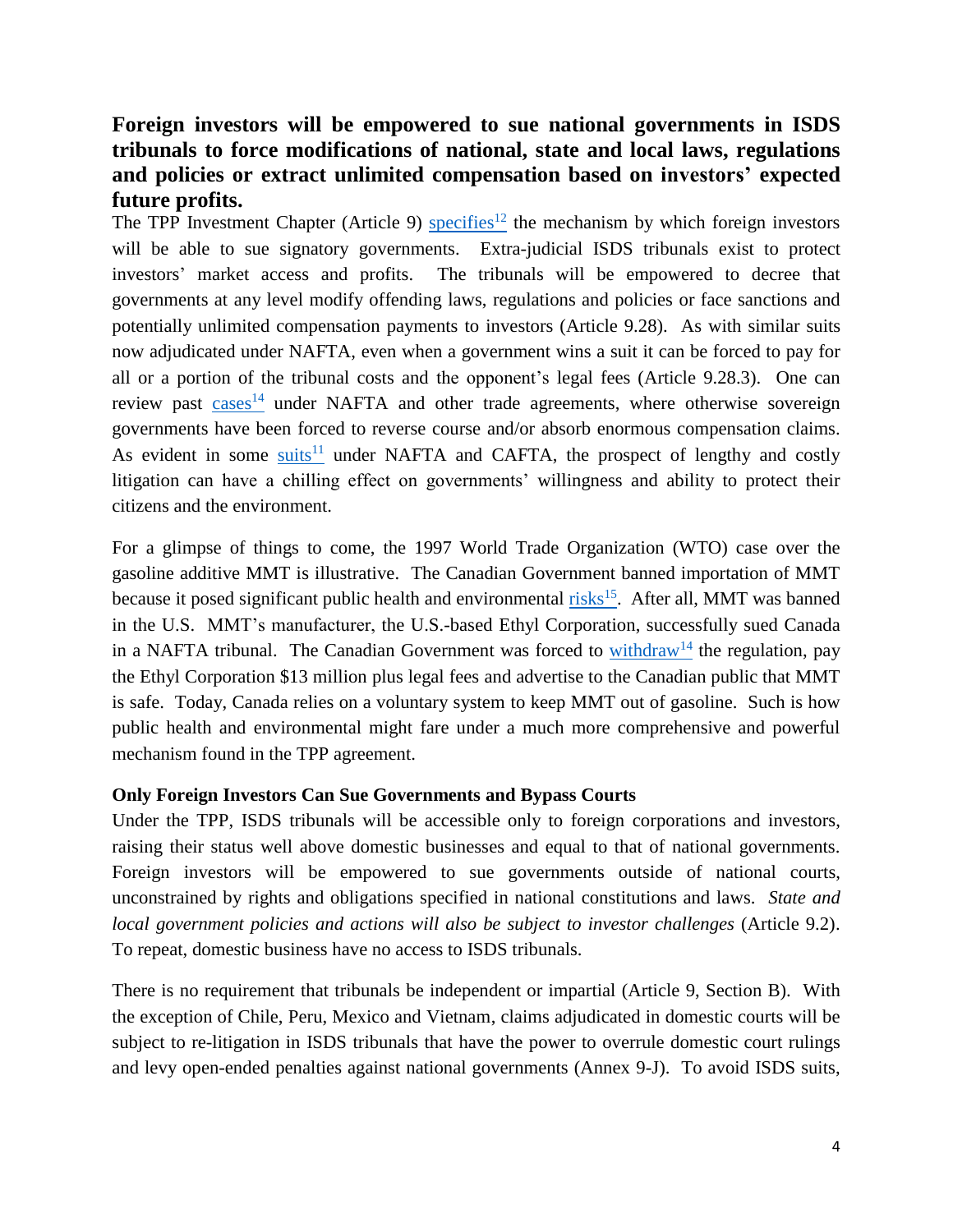national governments will likely pre-empt subnational and local governments, or otherwise enforce restrictions and constraints specified in the agreement or by ISDS rulings.

### **Due Process Compromised**

ISDS tribunals will be staffed by private sector attorneys (Article 9.21.4) who can rotate between roles as "arbitrators" and as advocates for investors. Tribunals will not be subject to public accountability, requirements to follow precedent or adhere to standard judicial ethics rules. Weak standards fail to eliminate potential conflicts of interest among tribunal judges. There are no effective safeguards limiting tribunals' ability to issue ever-expanding interpretations of governments' obligations to investors and to order compensation on that basis. The tribunal business model, in which judges and litigants are compensated hourly, provides an incentive for more expansive rulings that might induce more investor challenges, hence more tribunal business. Even with existing institutions the number of ISDS suits is accelerating. Worse still, there is no appellate mechanism where tribunal decisions can be reviewed on their merits. (Article 9.22.11).

# **The TPP will constrain how national, state and local governments spend tax dollars, limiting their ability to protect the public, conserve the environment, and provide necessary public goods and services.**

The threat of ISDS litigation will shadow a wide variety of public policy and investment decisions. Government initiatives and public investments at all levels, such as 'green jobs' programs, public infrastructure projects, energy conservation programs, creation of municipal utilities, state and local renewable energy initiatives, buy local incentives and transportation infrastructure projects will be vulnerable to ISDS litigation as foreign investors try to land contracts (Article 9.9). Labeling requirements, regulation of industrial activities such as hydraulic fracturing, application of agricultural chemicals and production of genetically modified organisms, along with land use decisions, domestic laws protecting human rights, and policies protecting public health and the environment will be at risk. If deemed to violate ever expanding notions of "minimum standard of treatment" and the closely related concept of "fair and equitable treatment," a country much change the policy or face financial penalties. These two concepts in international trade law have been liberally applied in attempts by investors and corporations to ensure unrestricted flows of foreign goods and capital, and unobstructed opportunities to maximize returns on investments.

## **Undermining Jobs and Local Preference Programs**

The TPP will empower foreign firms to demand compensation from governments for "performance requirements" imposed on domestic and foreign firms alike (Article 9.9). Foreign firms will be able to challenge federal, state and local government preferences that are meant to enhance domestic job creation and business growth. Elimination of preferences will undermine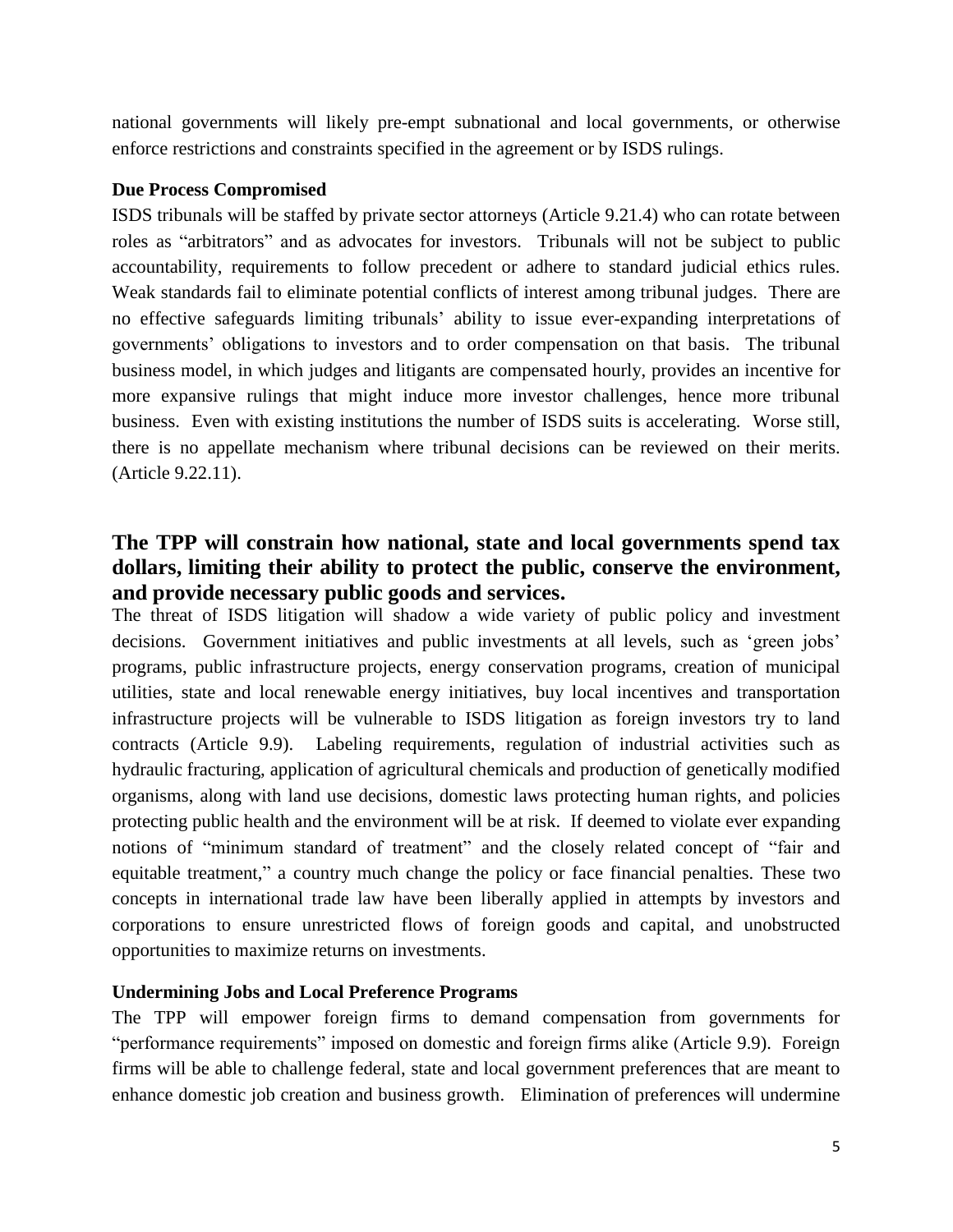federal government fiscal policy because federal spending intended to stimulate the domestic economy leave the country instead.

The TPP also *[undermines](http://www.citizen.org/documents/TPP-Buy-American-USTR-retort.pdf)*<sup>16</sup> the 1933 Buy American Act. This Depression era law requires the federal government purchase American made inputs for the production of government goods like roads and bridges, schools, offices, uniforms, auto fleets, and water projects, thereby recycling tax dollars back into the domestic economy, boosting job creation, expanding small and medium business opportunities and boost household incomes. Four out of five Americans [support](http://www.americanmanufacturing.org/2014poll/)<sup>17</sup> Buy American preferences because they directly benefits local economies. Although U.S. firms will be able to compete for concessions in overseas procurement markets those are considerably smaller than the vast opportunities in the U.S. American job gains from overseas procurement could be overwhelmed by lost job and business opportunities at home as foreign investors from lower wage countries compete against domestic U.S. producers for procurement contracts.

#### **Threats to Sovereignty and Self-Determination**

It is clear from the final text and the agreement's scope the TPP will significantly expand the number of foreign corporations empowered to challenge a vast array of national, state and local policies, laws, regulations and actions. As many analysts, legal scholars, state and local officials and economists have already alluded, years of secret negotiations dominated by transnational corporate interests and devoid of public input have resulted in an agreement that undermines nations' ability to manage their economies, create local business opportunities, and protect communities and the environment. It is imperative that our federal representatives hear from state and local officials now making it clear this "free trade" model is not what Americans need.

## **The TPP broadens definitions of "investor" and "investment" to cover much more than is allowed under U.S. law.**

Perhaps the most unsettling TPP characteristics are its over-reaching definitions of "investor" and investment. The TPP definition of "investor" effectively includes any entity incorporated in a TPP signatory country that "invests" in another signatory country. For example, Chinese corporations with subsidiaries in Vietnam will have standing to sue other TPP members in ISDS tribunals even though China not a TPP signatory. Investors in any signatory country will be able to incorporate or establish subsidiaries in another signatory country and then use those "foreign" subsidiaries to invest back in their countries of origin, with standing to sue in an ISDS tribunal (Article 9.1).

## **Public Interest Guarantees Weak**

The [case](https://au.news.yahoo.com/thewest/a/29064155/tobacco-giant-sues-australia/)<sup>18</sup> of Phillip Morris Tobacco Company versus Australia is a classic example of "forum shopping" whereby parties based in countries outside the agreement sue signatory governments. Phillip Morris, a U.S. corporation established a subsidiary in Hong Kong that in turn established a trading subsidiary in Australia in order to sue Australia in an ISDS tribunal under a 1993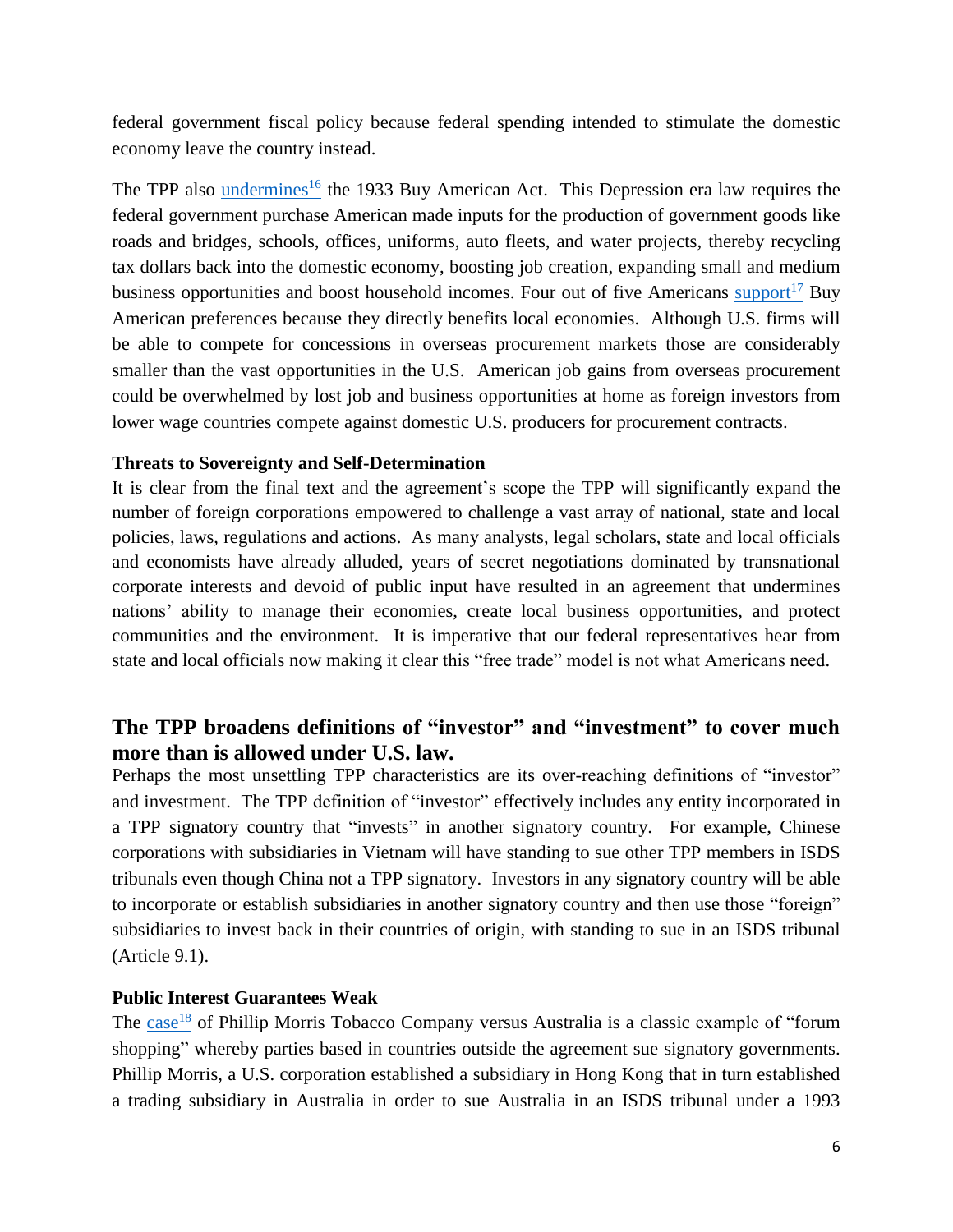bilateral agreement. Phillip Morris opposes Australia's plain packaging law, which intended to reduce tobacco consumption. The cost to the Australian government to defend the law is expected to be \$50 million, and much more if Australia loses in the tribunal. Such forum shopping is still possible with the TPP. With or without shopping around, investors will be able to employ ISDS tribunals to attack public health and environmental protections.

While the final TPP text explicitly excludes tobacco firms, though not their host governments, from initiating tobacco suits in ISDS tribunals, the potential for similar attacks against other domestic policies emerges in striking relief. The fact that TPP negotiators were compelled to explicitly "carve out" tobacco from the ISDS process underscores the ineffectiveness of ostensibly built-in public welfare and environmental guarantees so loudly touted by TPP proponents. Given a history of ever expanding ISDS interpretations of investor rights, the increasing frequency with which tribunals are used to challenge public health and environmental policies, the need for a special tobacco "carve out" is indicative of a problematic agreement. Perhaps one should not be too surprised at a product that emerges from years of super-secret negotiations among corporate executives, international investment bankers and various government interlocutors.

### **Expansive Definition of "Investment"**

The TPP likewise adopts a very broad definition of a protected "investment" that crosses well beyond conventional boundaries defined in U.S. law or as in "takings," which falls under the Fifth Amendment:

[E]every asset that an investor owns or controls, directly or indirectly, that has the characteristics of an investment, including such characteristics as the commitment of capital or other resources, the expectation of gain or profit, or the assumption of risk" (Article 9.1).

Forms that an investment may take include:

"an enterprise; shares, stock and other forms of equity participation in an enterprise; bonds, debentures, other debt instruments and loans; futures, options and other derivatives; turnkey, construction management, production, concessions, revenue sharing, and similar contracts; intellectual property rights; licences (sic), authorisations (sic), permits and similar rights conferred pursuant to a Party's law, and other tangible or intangible, movable or immovable property, and related property rights such as leases, mortgages, liens and pledges, (Article 9.1).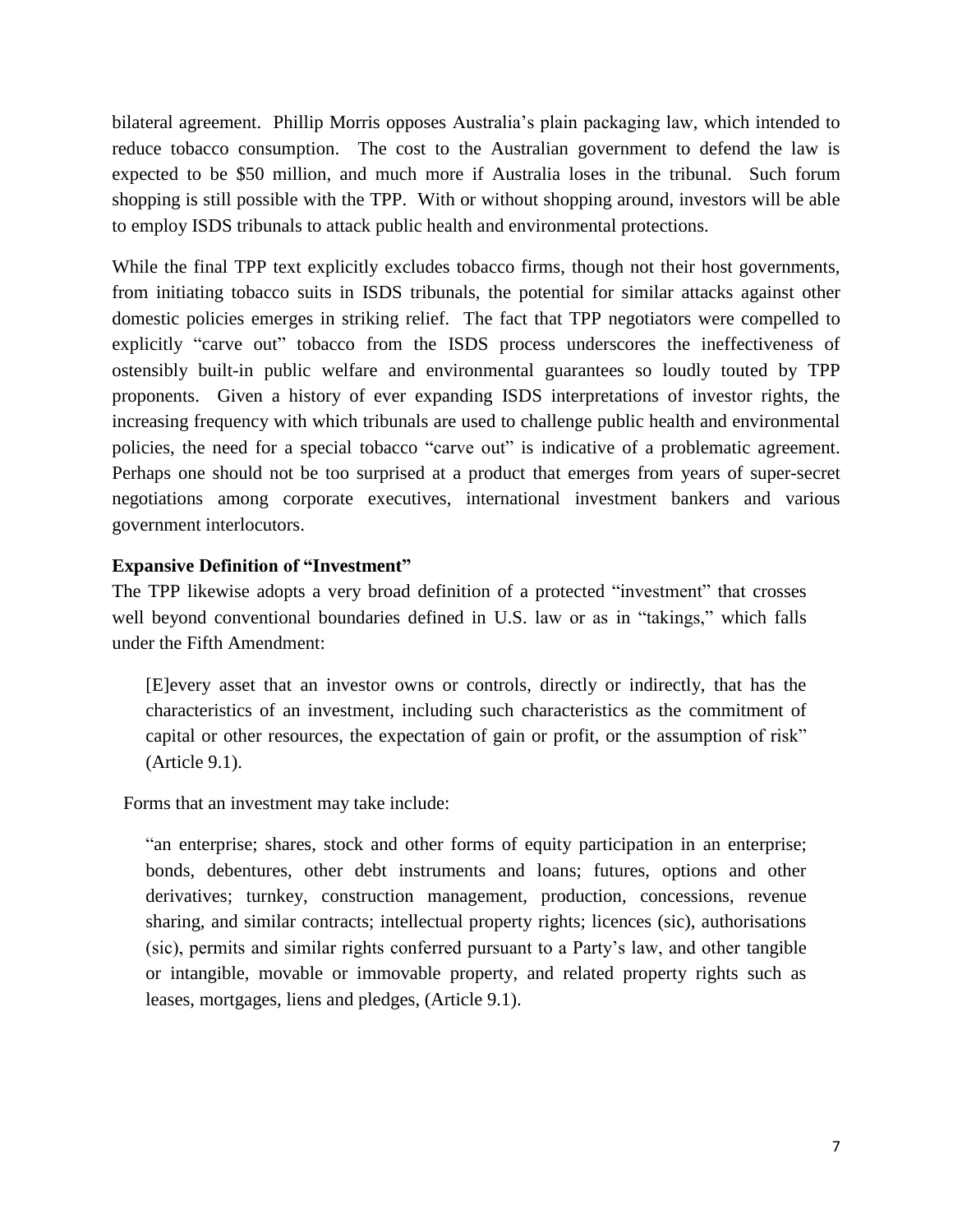#### **Investment Agreements**

Also captured in the investment definition are so-called "investment agreements" between foreign investors and central governments, further expanding the range of covered activities to include:

[N]atural resources that a national authority controls, such as oil, natural gas, rare earth minerals, timber, gold, iron ore and other similar resources, including for their exploration, extraction, refining, transportation; distribution or sale" and "to supply services on behalf of the Party for consumption by the general public for: power generation or distribution, water treatment or distribution, telecommunications, or other similar services supplied on behalf of the Party for consumption by the general public; or to undertake infrastructure projects, such as the construction of roads, bridges, canals, dams or pipelines or other similar projects; provided, however, that the infrastructure is not for the exclusive or predominant use and benefit of the government." (Article 9.1, Section A).

While such "investment agreements" formally involve central governments, it is clear from the list of activities falling within the definition, there will be profound state and local implications regarding the agreement's coverage, depending upon the specifics of the covered activities. For example, given the potential for an ISDS suit, will a local community be able to convince the federal government to modify terms of hydraulic fracturing concessions to protect local air, water, landscape and neighborhood values?

The Chapter's final iteration may even extend liability to investments existing *before* the TPP. Recent language effectively permits compensation claims even over failed attempts to make an investment, since an "investor" needs only to take "concrete action or actions to make an investment, such as channeling resources or capital in order to set up a business, or applying for permits or licenses" (Article 9.1, Footnote 12). For example, an entity that has been "experimenting" with a new technology then incorporates to bring the technology to market *after* TPP implementation, and with full investor rights.

## **Indirect Expropriation---Beyond 'Takings'**

Under the TPP, foreign investors will be able to bring claims of *"indirect expropriation*" against governments and demand compensation for regulatory costs imposed equitably on all firms if those costs reduce the value of an investment (Article 9.7 and Annex 9-B). This provision goes far beyond the traditional requirement for compensation when a government acquires or directly expropriates the entire investment. Nor is indirect expropriation limited to real property as in "takings" under U.S. law. For example, a foreign investor (though not a domestic counterpart) might launch an ISDS suit if a statewide waste water disposal requirement is imposed on oil and gas drilling operations even though the cost of compliance reduces profitability for *all* operators.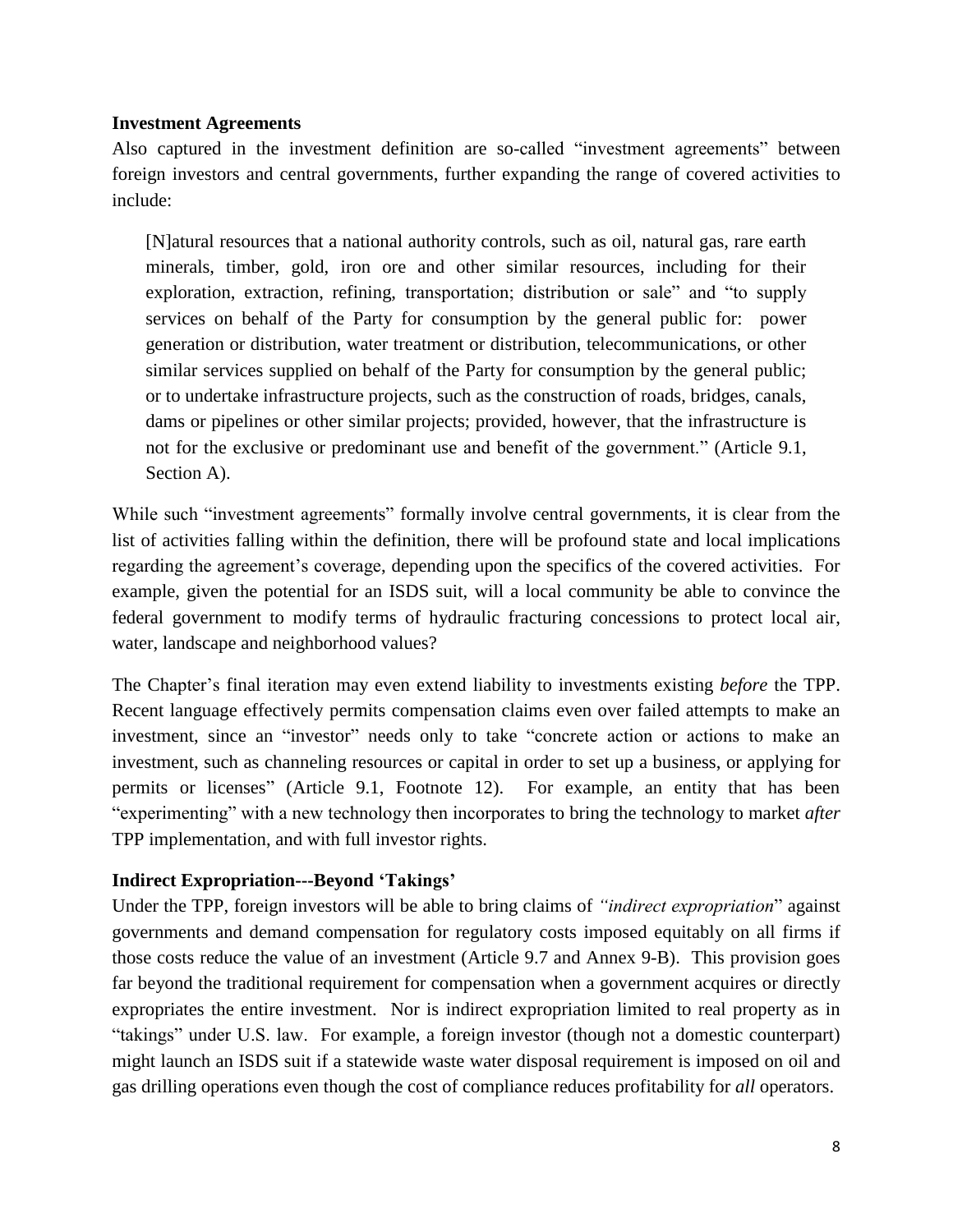Taken together, these expansive definitions of "investor" and "investment" will enable attacks on a vast array of non-discriminatory domestic policies and government actions. The term "nondiscriminatory" refers to laws, regulations and policies that apply equally to domestic and foreign investors. Though domestic investors will have to comply, foreign investors will be able to sue in ISDS tribunals to avoid compliance and even win compensation. For example, suppose a foreign corporation buys a permit to drill for oil and gas. Then suppose a state government imposes more stringent pollution standards thereby reducing the value of these investments for everybody. The foreign company could sue in an ISDS tribunal claiming "indirect expropriation" because the government did not provide the investor a stable and predictable investment environment as was to be expected. Domestic companies must comply with the new standards.

# **Thousands of corporations, including a vast number of foreign subsidiaries of U.S. firms based in TPP countries, will be newly empowered under the TPP, increasing the likelihood for ISDS suits aimed at overturning U.S. policies, laws and regulations.**

Most existing U.S. trade and investment agreements are primarily with developing nations having relatively few investments in the U.S. The TPP will link the U.S. to important *developed* nations, home to much larger numbers of transnational corporations that export significant volumes of foreign direct investment, that also possess the wherewithal to engage in sustained litigation. Nearly 9,300 additional foreign firms will be newly empowered to challenge U.S. policies, laws and regulations at every level of government, nearly doubling U.S exposure to potential ISDS suits. Of the more than 9,500 foreign subsidiaries in the U.S. from countries with U.S. FTAs and BITs, only two, Canada and Singapore, are among the top 20 exporters of foreign direct investment. Other similar agreements are in the works, including the Trans-Atlantic Free Trade Agreement (TAFTA), the Trans-Atlantic Trade and Investment Partnership (TTIP) and the Trade in Services Agreement (TiSA). All are modeled on the same ISDS framework as the TPP. If just the TPP and TAFTA are enacted, 15 of the top 20 exporters of foreign direct investment will be able to sue the U.S. in ISDS tribunals. Together, the four pending agreements carry the potential to increase U.S. exposure to suits by a factor of  $\frac{five^{11}}{1}$ . As the rate of ISDS suits has  $accelerated<sup>14</sup>$  $accelerated<sup>14</sup>$  under existing agreements tribunals have been issuing ever expanding interpretations of investor rights. The TPP will unleash the potential for many more challenges over a wide and expanding variety of issues from many new sources possessing the market power and resources to take on the U.S. government in sustained litigation.

#### **Yes, the United State Has Lost ISDS Suits**

Despite often repeated claims by TPP boosters that "the U.S. has never lost an ISDS suit," that claim is only true for NAFTA. The relevant fact is that the U.S. has lost numerous cases under the WTO's similarly constituted though more limited dispute settlement regime. According to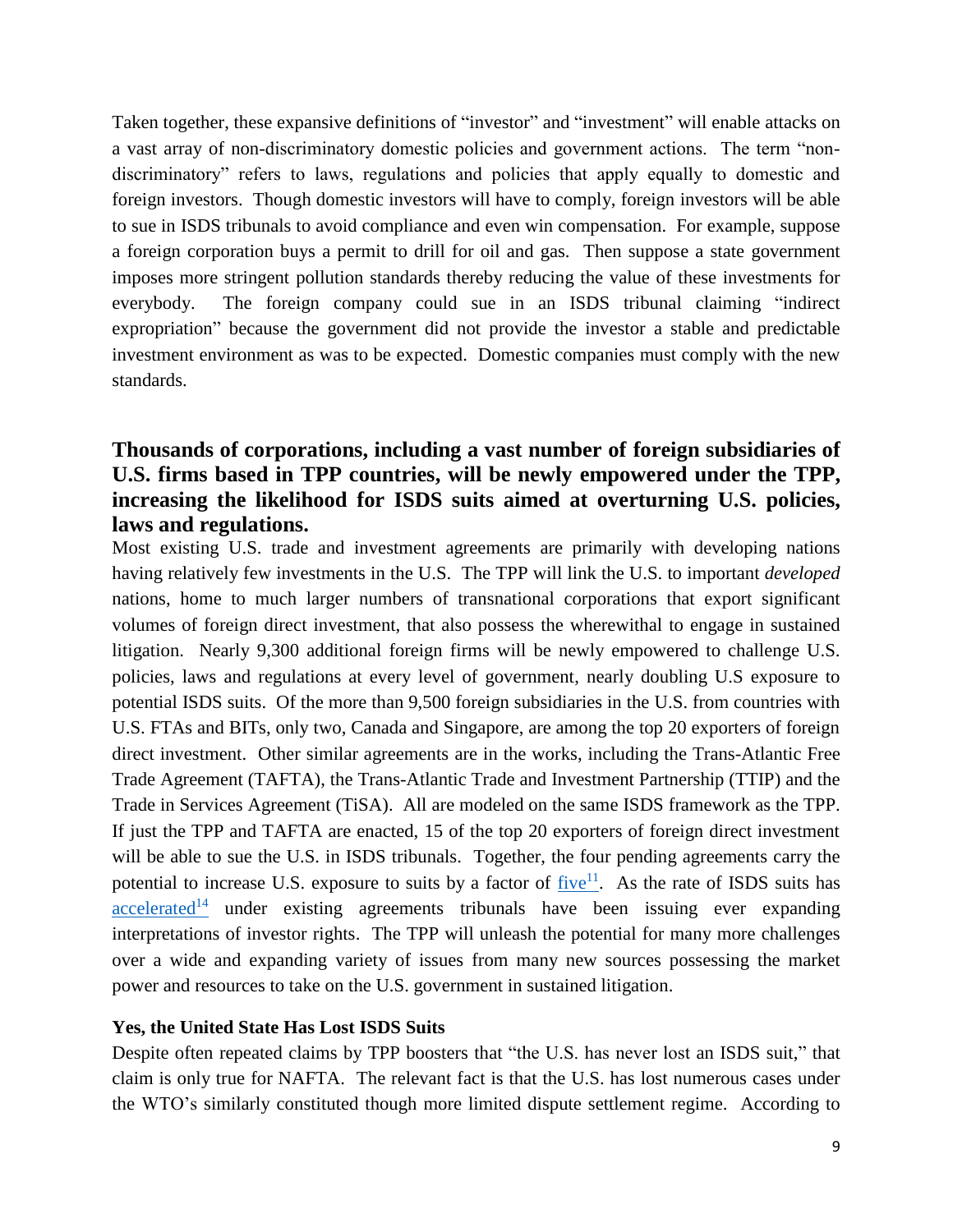WTO  $\frac{data^{19}}{s}$ , dozens of challenges have been made against U.S. laws, regulations and policies. The U.S. has lost 90 percent of those, including 100 percent involving public interest laws. Overall, countries sued by investors or other countries have lost 92.7 % of all cases prosecuted under the WTO.

Two important precedent setting WTO rulings against the U.S. are the recent dolphin safe tuna  $case<sup>20</sup>$  $case<sup>20</sup>$  in which the U.S. was ordered to desist from labeling Mexican tuna imports, and the just concluded 'country of origin' meat import labeling  $case^{21}$  brought against the U.S. by Canada. The latter case was over public health concerns that sprang up over a case of Mad Cow-Disease in some Canadian cattle. The U.S. was ordered to withdraw the labeling requirement (repeal of the requirement passed as a rider on the 2016 Omnibus Budget Bill). The claim that the U.S. has never lost a NAFTA trade dispute may be true for now, but this somewhat deceptive claim obscures the fact that foreign investors and corporations have successfully prosecuted numerous successful suits against the U.S. and that with the passage of TPP, similar actions against U.S. policies are likely to proliferate.

#### **Forcing Changes in Policies, Laws and Regulations**

Once the TPP is ratified, the President and Congress will be tasked with rewriting thousands of federal laws and regulations to meet conditions mandated by the agreement. In order to avoid exposure to ISDS litigation, many state and local laws will have to be rewritten. This system adjustment will seriously erode state and local autonomy, subjecting states, communities and populations to the prerogatives of foreign investors, banks and corporations.

Required conformity to the TPP plus a greatly increased potential for ISDS litigation will likely induce the federal government to restrict state and local government discretion, employ preemptive measures against state and local governments, and undermine self-determination over a wide range of public functions and economic activities. Not only are U.S. laws and regulations at all levels be at risk, the financial cost to American taxpayers will rise as foreign investors win open-ended compensation for disappointed expectations. Tax revenues will be siphoned off to pay financial compensation and legal fees rather than go to public purposes. Policies intended to mitigate externalities, such as congestion and pollution arising from new foreign investment, will be subject to challenge. Even new policies to mitigate climate change and move away from fossil fuels will become targets to newly empowered actors affiliates of Exxon, Shell and BP. It's notable, though in the context of this agreement not surprising, that the words "climate change" appear nowhere in the nearly 6,000 page TPP text.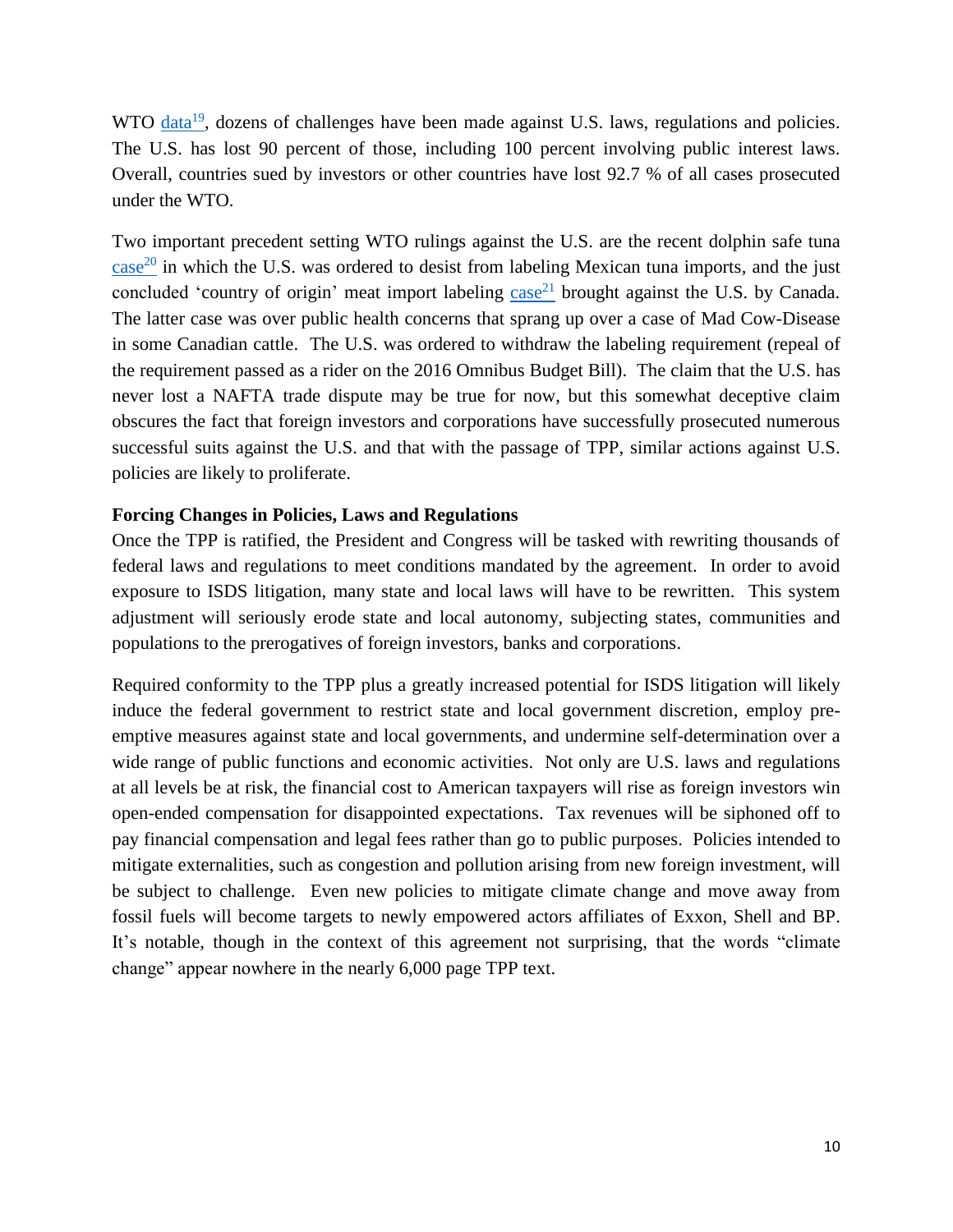## **Opportunities to exploit cheap foreign labor will be significantly expanded, inducing capital exports and offshoring American jobs.**

The TPP will create vast new **opportunities**<sup>3</sup> for investors to  $\frac{\text{exploit}^{22}}{\text{edge}}$  $\frac{\text{exploit}^{22}}{\text{edge}}$  $\frac{\text{exploit}^{22}}{\text{edge}}$  large low-wage work forces in countries that have few or non-existent labor rights and protections. Some countries, such as TPP signatory, Malaysia, are well known bastions of abusive labor conditions, human trafficking and de facto slavery. Collective bargaining is illegal in Viet Nam where wages are 65 cents an hour. Mexico is well known for its poor labor conditions, which saw scant improvement under NAFTA. Consistent with its NAFTA and CAFTA predecessors, the TPP's expansive notion of investor rights combined with compensation awards for regulatory changes will effectively increase protections and reduce risks for domestic corporations choosing to off shore American jobs to these cheap and abusive labor markets.

#### **Weak Labor Protections**

Language in the Labor Chapter contains a variety of convenient loopholes undermining enforcement of several labor provisions. Examples of weak, easily circumvented language include: "[E]ach Party retains the right to exercise reasonable enforcement discretion and to make bona fide decisions with regard to the allocation of enforcement resources," (Article 19.5); signatories "shall discourage" the importation of goods manufactured with child labor (Article 19.6); governments "shall endeavor to encourage" enterprises to adopt "social responsibility initiatives" (Articles 19.7) and they "shall promote public awareness of labor laws" (Article 19.8). The first requirement enables governments to underfund enforcement for "bona fide" reasons. Pinning posters on walls might satisfy the last three requirements. Nowhere are there provisions mandating enforcement of labor rights or prohibitions against abuses such as those enumerated by the International Labor Organization (ILO) Declaration.

Emblematic of the low priority given to the welfare of American workers, as distinct from that given to the profits of foreign investors, is the Obama Administration's recent upgrade of Malaysia's U.S. State Department human rights [status](http://www.reuters.com/article/2015/07/09/us-usa-malaysia-trafficking-exclusive-idUSKCN0PJ00F20150709)<sup>23</sup>. This change was approved despite no evidence of improvement, the presence on Malaysian soil of many well-publicized forced labor operations and the recent discovery of several mass  $\frac{g r \alpha v e s^{24}}{2}$  in Malaysian migrant trafficking camps. Without that upgrade Malaysia would not have qualified as a U.S. trading partner.

#### **Impacts on Jobs and Wages**

Many states and communities are still struggling to recover from the 2007-08 recession. Despite claims by TPP promoters that the agreement will create investment opportunities for U.S. innovators and entrepreneurs, there is ample reason to believe the TPP may hurt more than help local economies. As is well documented with respect to NAFTA and CAFTA, the potential for TPP induced job losses in the U.S. from capital flight and off shoring to low-wage markets is substantial, as is the potential for increased downward pressure on U.S. wages. While the TPP may boost some U.S. exports, the lure of ultra-cheap labor in TPP places such as Vietnam,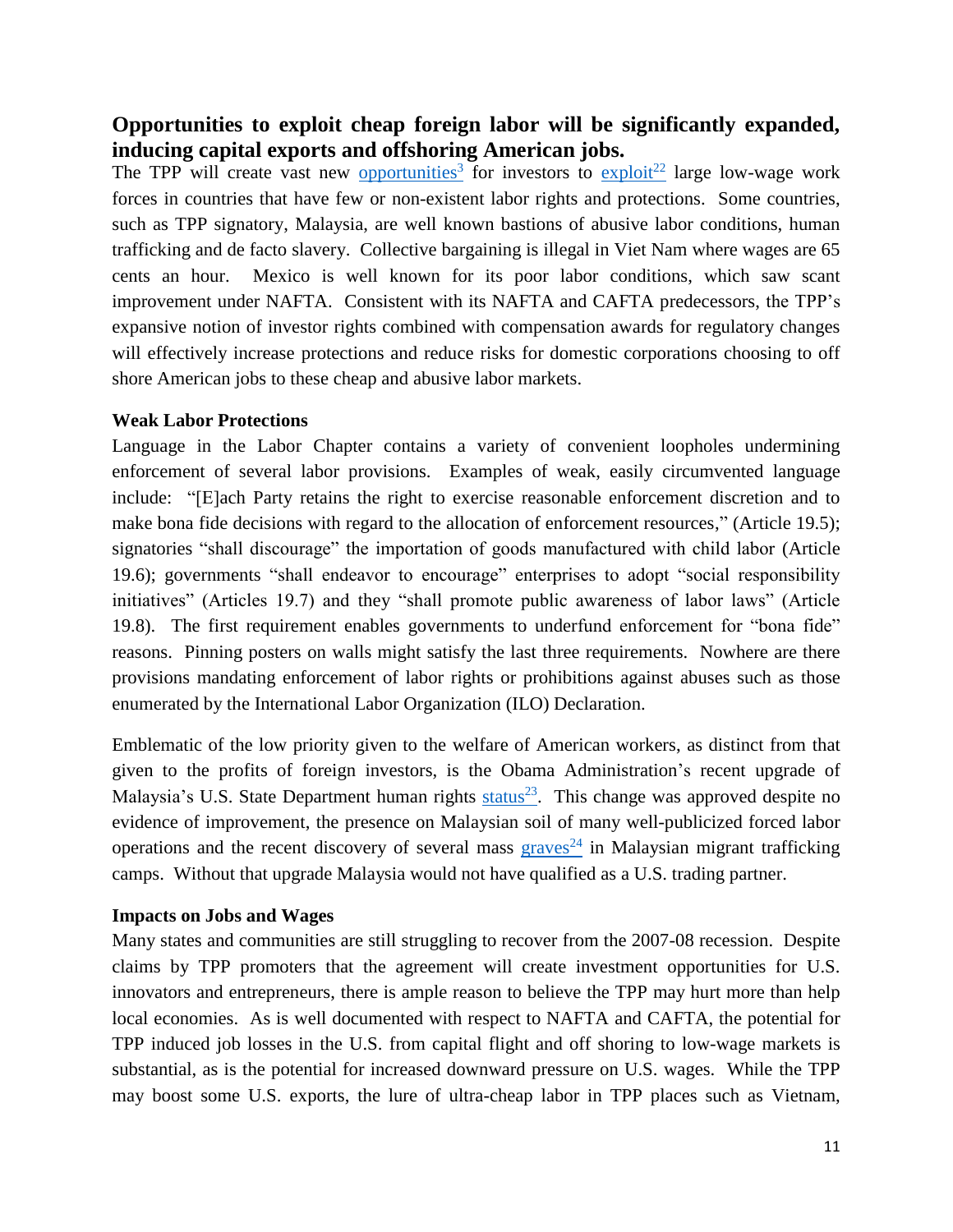Malaysia, Mexico Brunei and Peru, where governments are unable or unwilling to protect or improve conditions for their domestic labor forces, will likely induce offsetting capital flows and create more opportunities to offshore American jobs.

Aside from well documented  $\frac{j_{\rm ob} \text{losses}^{25}}{j_{\rm ob}}$  and trade  $\frac{\text{deficits}^{26}}{j_{\rm ob}}$  following the passage of NAFTA, here is a small [sampling](http://www.epi.org/blog/u-s-korea-trade-deal-resulted-in-growing-trade-deficits-and-more-than-75000-lost-u-s-jobs/)<sup>27</sup> of things to come should the TPP go into effect. The U.S./Korean Free Trade Agreement (KORUS) was touted by the Obama Administration as a likely export bonanza and major job creator. Far from generating the trade surpluses and 70,000 jobs hyped by the Administration, KORUS raised only \$.8 billion in exports, an increase of just 1.8% between 2011 and 2014. Meanwhile, imports from Korea increased by \$12.6 billion, or 22.5%. The U.S. trade deficit with Korea grew by \$11.8 billion, an increase of 80.4% in just three years. Instead of job gains, KORUS resulted in a net loss of more than 75,000 American jobs, mostly in manufacturing. In other words, one might expect still more "structural" job losses with the usual long term state and local impacts.

# **Many State and local officials oppose the TPP.**

The potential for significant impacts from the TPP has not gone unnoticed by some state and local leaders. The National Conference of State Legislators (NCSL), a bipartisan organization representing all 50 states, issued a  $statement^{28}$  $statement^{28}$  in 2015 addressed to the U.S. Trade Representative (USTR) regarding ISDS private rights vis-à-vis domestic laws and regulations intended to serve a public purpose:

NCSL will not support Bilateral Investment Treaties (BITs) or Free Trade Agreements (FTAs) with investment chapters that provide greater substantive or procedural rights to foreign companies than U.S. companies enjoy under the U.S. Constitution. Specifically, NCSL will not support any BIT or FTA that provides for investor/state dispute resolution. NCSL firmly believes that when a state adopts a non-discriminatory law or regulation intended to serve a public purpose, it shall not constitute a violation of an investment agreement or treaty, even if the change in the legal environment thwarts the foreign investors' previous expectations.

NCSL believes that BIT and FTA implementing legislation must include provisions that deny any private action in U.S. courts or before international dispute resolution panels to enforce international trade or investment agreements. Implementing legislation must also include provisions stating that neither the decisions of international dispute resolution panels nor international trade and investment agreements themselves are binding on the states as a matter of U.S. law.

In addition, the NCSL affirms constitutional federalism and opposes the elevation of private rights to the level of sovereign nations:

NCSL will only support trade agreements that preserve state law and the authority of state legislatures.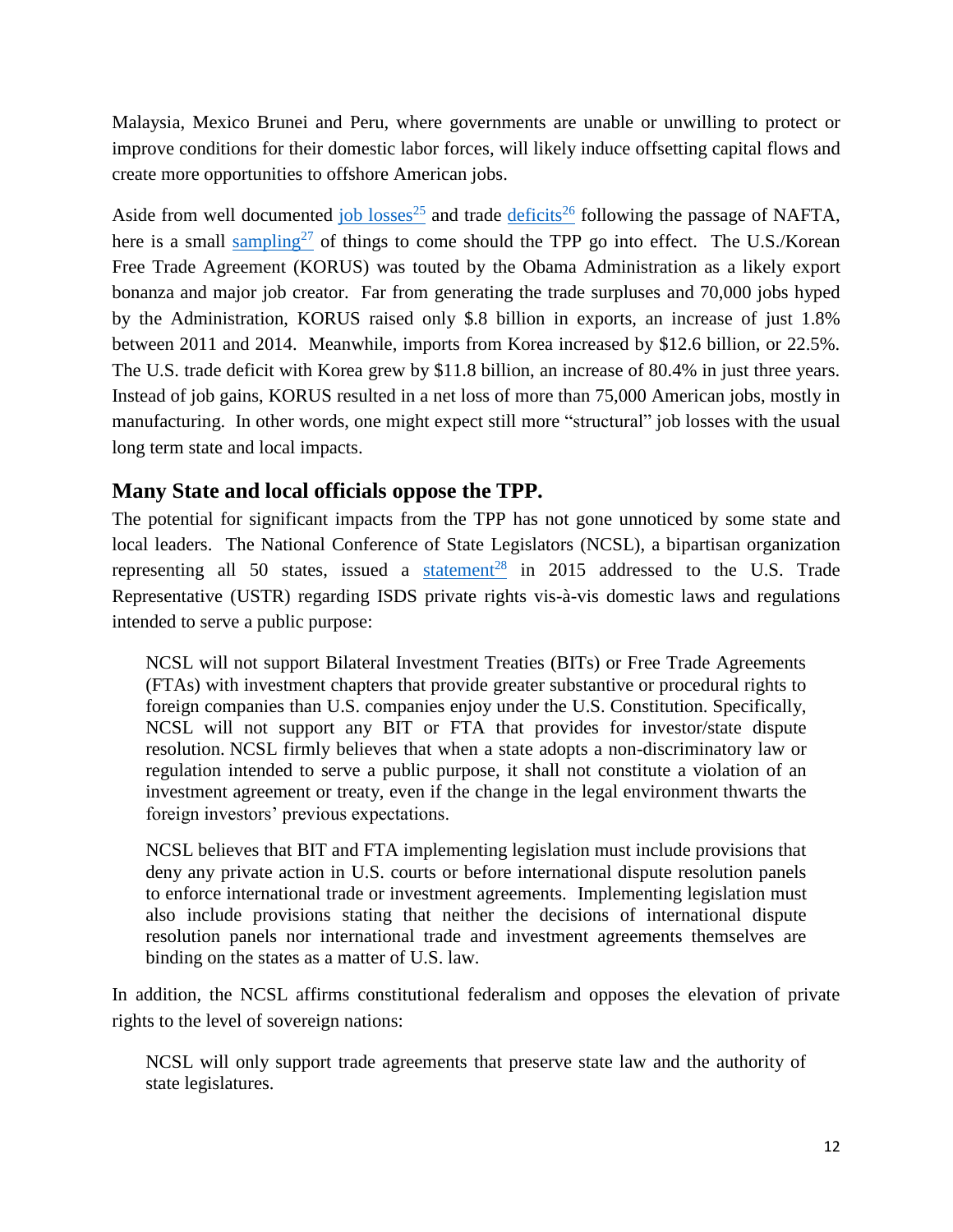Implementing legislation for trade and investment agreements must also be crafted to include protections for our constitutional system of federalism. Reservations must be made to trade and investment agreements to "grandfather" existing state laws that might otherwise be subject to challenge. NCSL opposes private rights of action in U.S. courts or international dispute resolution panels based on international trade or investment agreements.

### And,

NCSL believes that all international services agreements entered into by the United States must include provisions that preserve the right of federal, state, and local governments to provide and regulate services in the public interest on a non-discriminatory basis.

In a stinging [rebuke](http://www.politico.com/magazine/story/2015/04/trans-pacific-partnership-state-laws-117127#.VaxSErXGFqA%20http://www.politico.com/magazine/story/2015/04/trans-pacific-partnership-state-laws-117127.html)<sup>29</sup> of the TPP entitled *Don't Let TPP Gut State Laws*, New York Attorney General Eric Schneiderman describes how the ISDS system might play out at the state level in real time.

To put this in real terms, consider a foreign corporation, located in a country that has signed on to TPP, and which has an investment interest in the Indian Point nuclear power facility in New York's Westchester County. Under TPP, that corporate investor could seek damages from the United States, perhaps hundreds of millions of dollars or more, for actions by the Nuclear Regulatory Commission, the New York State Department of Environmental Conservation, the Westchester Country Board of Legislators or even the local Village Board that lead to a delay in the relicensing or an increase in the operating costs of the facility.

The very threat of having to face such a suit in the uncharted waters of an international tribunal could have a chilling effect on government policymakers and regulators.

Schneidermann further notes that although earlier agreements including NAFTA and a large host of bilateral investment treaties (BIT) contained investor-state provisions, TPP is a different game altogether:

Proponents of TPP note that similar tribunal constructs have been included in other international trade agreements involving the United States, often in order to encourage and protect our investments in countries with shaky, corrupt or even nonexistent civil justice systems. But more than in past trade agreements, a number of the nations expected to participate in TPP have the resources and legal sophistication to exploit the agreement and turn it against our laws and system of justice.

## **Several Colorado leaders oppose the TPP.**

Thirteen local officials along Colorado's Front Range have acknowledged the potential minefield that lies ahead with passage of the TPP. In a letter<sup>30</sup> recently conveyed to Congressman Jared Polis, these officials who reside in Congressman Polis' congressional district wrote: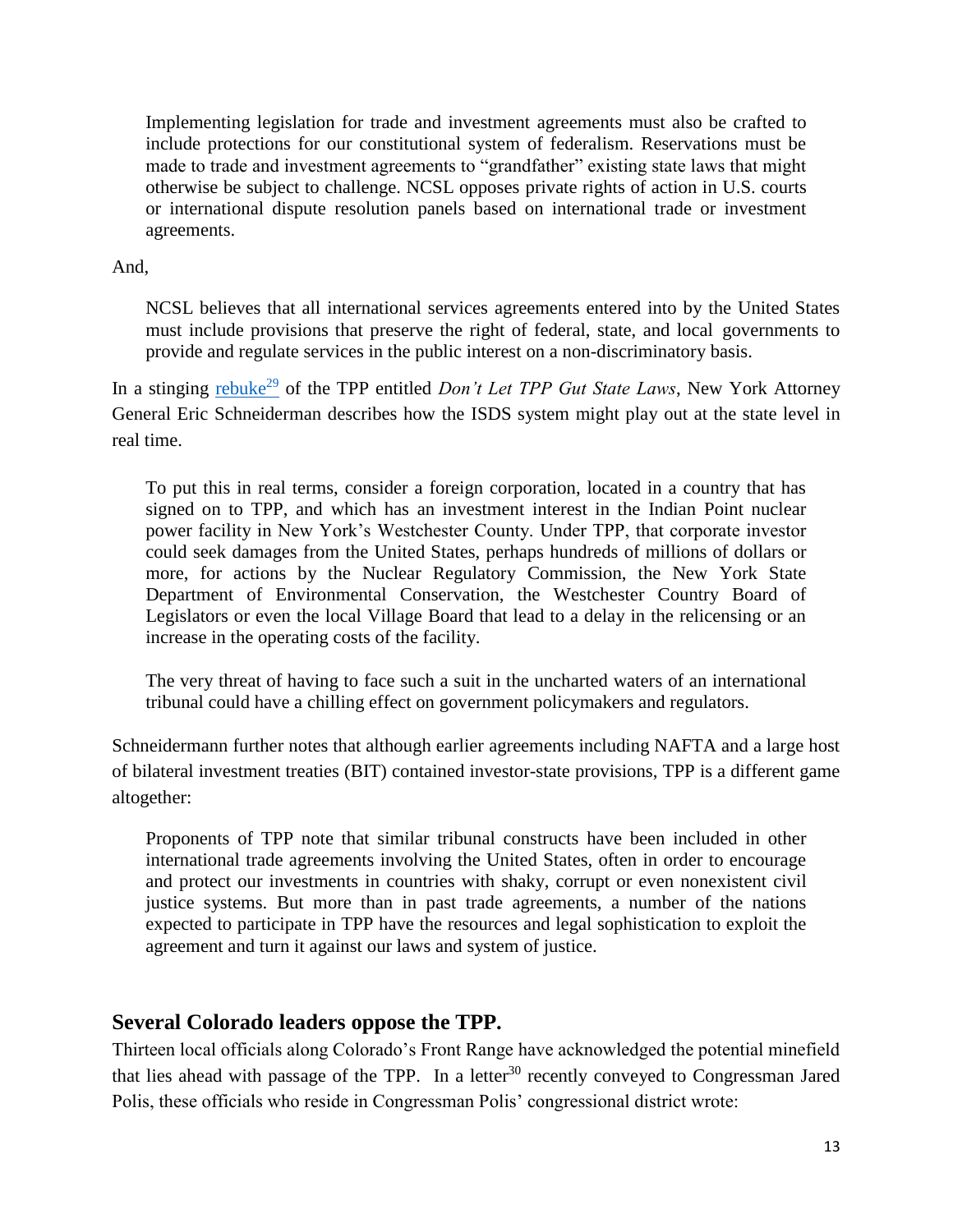Current provisions under the TPP would give foreign companies the right to challenge local environmental standards and laws. This so-called Investor State Dispute Resolution was first introduced under the North American Free Trade Agreement. Ever since, the right of foreign companies to challenge local governments has been a hallmark of U.S. trade policy. Foreign companies that have "invested" in a trading partner's country can challenge national, state or local laws or regulations at an international tribunal by alleging the law or regulation takes away its ability to earn expected profits. The company can seek monetary damages for rules that purportedly infringe on profits.

The threat of this type of lawsuit is very real. In 2012, Quebec placed a moratorium on hydraulic fracturing, or fracking, to study the effects on the St. Lawrence River. In response, Lone Pine Resources, Inc., an oil and gas exploration company formed and operating in Canada but incorporated in Delaware, served notice of its intent to submit a claim for arbitration against the government of Canada under NAFTA's investor-state provisions.

The thirteen signatories include Fort Collins City Councilmen Bob Overbeck and Ross Cunniff, Boulder County Commissioners Elise Jones, Deb Gardner and Cindy Domenico, Longmont City Councilwoman Polly Christensen, RTD Director from District 1 Judy Lubow and Boulder City Councilmembers Lisa Morzel, Mary Young, Suzanne Jones, Sam Weaver and former Boulder Councilmembers Macon Cowles and Tim Plass.

Additionally, Colorado House Majority Leader Dicky Lee Hullinghorst and State Senator John Kefalas have expressed strong opposition to the TPP.

# **Americans overwhelmingly oppose trade deals that export jobs and damage local economies.**

Though the mainstream media has done its best to downplay or ignore the TPP, particularly the more pernicious characteristics, a significant majority of Americans are anything but sanguine about its likely impacts. Damage done to jobs and communities by agreements like the WTO, NAFTA CAFTA, and more recently, KORUS are etched into Americans' collective memory.

A June 2015 *New York Times/CBS News* [poll](http://www.nytimes.com/interactive/2015/06/03/business/income-inequality-workers-rights-international-trade-poll.html?_r=0)<sup>31</sup> reports that 63 percent of the U.S. public believes that "trade restrictions are necessary to protect domestic industries" while only 30 percent think "free trade must be allowed, even if domestic industries are hurt by foreign competition." Democrats, Republicans and Independents overwhelmingly support protection of domestic businesses over "free trade" at any cost. A recent Ipsos [poll](http://www.ipsos-na.com/download/pr.aspx?id=14490)<sup>32</sup> found that 84 percent of the U.S. public believes that "protecting American manufacturing jobs" is more important than "getting Americans access to more products."

These findings are relevant to the TPP, which protects firms that  $\frac{offshore^{22}}{1}$  U.S. jobs to countries such as Vietnam, where minimum wages average less than 70 cents an hour. A May 2015 poll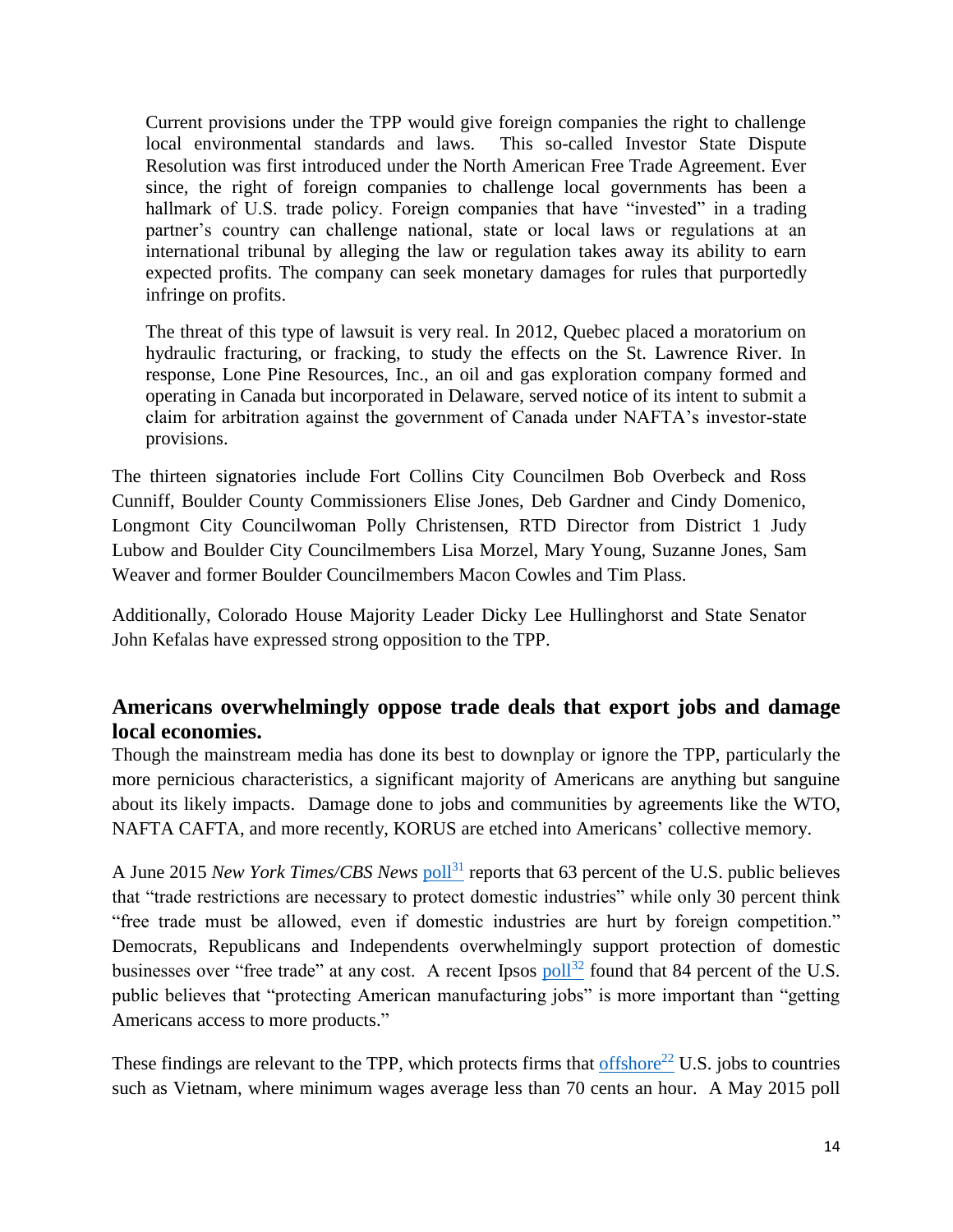by the Pew Research Center *confirmed*<sup>33</sup> dominant public opinion is that so-called 'free trade' has hurt Americans. And, a June 2015 *NBC News / Wall Street Journal* [poll](http://online.wsj.com/public/resources/documents/WSJNBCpoll06222015.pdf)<sup>34</sup> confirmed that sentiment when it found a plurality of the U.S. public believes that free trade has hurt the United States. Public Citizen provides a large [compilation](http://www.citizen.org/documents/polling-memo.pdf)<sup>35</sup> of polls that demonstrate the American public's strong, cross-partisan, cross-regional opposition to TPP-like trade agreements and the resulting impacts.

More recently, over a million [petitions](http://readersupportednews.org/news-section2/318-66/35038-one-million-anti-tpp-petitions-delivered-to-congress) opposing the TPP were delivered to Congress decrying the Agreement's clear threat to American workers, the rule of law, national sovereignty and the environment.

# **Legal scholars call ISDS tribunals a threat to democracy.**

Not just the public is concerned about the TPP. More than 100 legal scholars from around the U.S. reviewed the leaked TPP text and came away quite wary of the potential impact of ISDS tribunals. In a  $l$ <sub>etter</sub><sup>36</sup> to Congress, the Alliance for Justice took issue with ISDS litigation *outside and in place of* the domestic judicial system:

ISDS threatens domestic sovereignty by empowering foreign corporations to bypass domestic court systems and privately enforce terms of a trade agreement. It weakens the rule of law by removing the procedural protections of the justice system and using an unaccountable, unreviewable system of adjudication.

ISDS grants foreign corporations a special legal privilege, the right to initiate dispute settlement proceedings against a government for actions that allegedly cause a loss of profit for the corporation. Essentially, corporations use ISDS to challenge government policies, actions, or decisions that they allege reduce the value of their investments. These challenges are not heard in a normal court but instead before a tribunal of private lawyers.

This practice threatens domestic sovereignty and weakens the rule of law by giving corporations special legal rights, allowing them to ignore domestic courts, and subjecting the United States to extrajudicial private arbitration. Corporations are able to re-litigate cases they have already lost in domestic courts. Further, they are able to do so in a private system lacking procedural protections. As more multi-national corporations are based outside of the U.S., more such challenges will be brought against the U.S.

The U.S. Trade Representative and TPP supporters so far dismiss public concerns about the TPP and the ISDS process as ill-informed and overblown. The USTR claims the U.S. has not lost a trade dispute, a claim we know to be inaccurate. Others assert the ISDS process is no big deal because the U.S. has a quality judicial system. Clearly, if foreign investors can bypass a nation's judicial system, the relevance of that system, regardless of its "quality," is fatally compromised*.*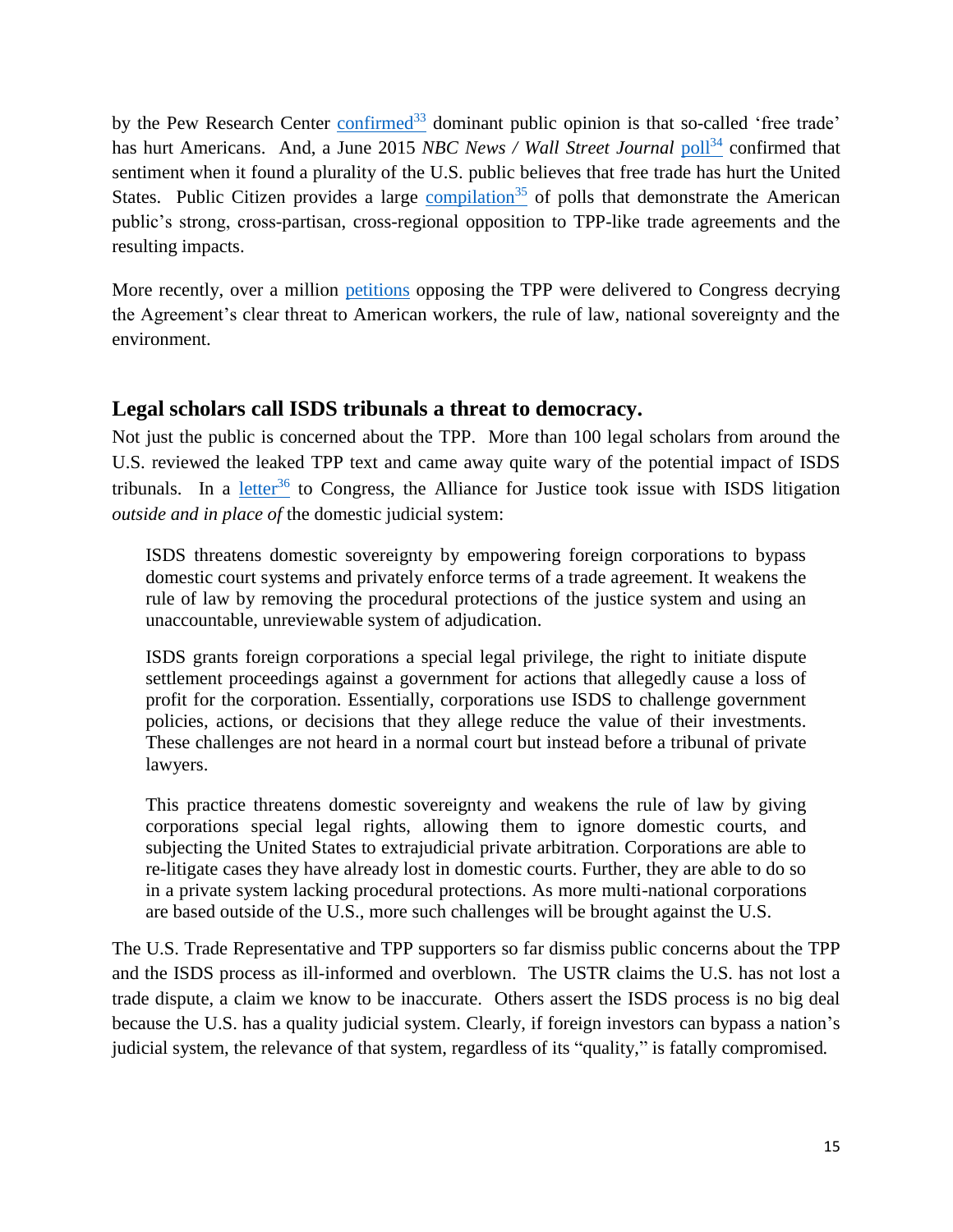## **References**

- 1. <https://www.eff.org/issues/tpp>
- 2. <http://www.citizen.org/tpp-public-health>
- 3. <http://www.citizen.org/Page.aspx?pid=6475>
- 4. [http://www.commondreams.org/news/2015/05/20/tpp-could-undermine-health-web-say-](http://www.commondreams.org/news/2015/05/20/tpp-could-undermine-health-web-say-250-tech-companies-and-digital-rights-groups)[250-tech-companies-and-digital-rights-groups](http://www.commondreams.org/news/2015/05/20/tpp-could-undermine-health-web-say-250-tech-companies-and-digital-rights-groups)
- 5. <http://tppaustralia.org/economists-call-for-tpp-deal-to-allow-capital-controls/>
- 6. [http://www.exposethetpp.org/TPPImpacts\\_FinRegulation.html](http://www.exposethetpp.org/TPPImpacts_FinRegulation.html)
- 7. [http://www.citizen.org/documents/tpp-fast-track-disaster-for-women-lgbt](http://www.citizen.org/documents/tpp-fast-track-disaster-for-women-lgbt-communities.pdf)[communities.pdf](http://www.citizen.org/documents/tpp-fast-track-disaster-for-women-lgbt-communities.pdf)
- 8. [http://www.theguardian.com/us-news/2015/may/21/trans-pacific-partnership-obama](http://www.theguardian.com/us-news/2015/may/21/trans-pacific-partnership-obama-trade-deal-asia-workers)[trade-deal-asia-workers](http://www.theguardian.com/us-news/2015/may/21/trans-pacific-partnership-obama-trade-deal-asia-workers)
- 9. <http://www.thealliancefordemocracy.org/tpp.html>
- 10. <https://www.sierraclub.org/sites/www.sierraclub.org/files/uploads-wysiwig/dirty-deal.pdf>
- 11. <http://www.citizen.org/documents/ustr-isds-response.pdf>
- 12. <https://wikileaks.org/tpp-final/9-Investment-Chapter/9.%20Investment%20Chapter.pdf>
- 13. [https://www.citizen.org/documents/analysis-tpp-text-november-2015.pdf](http://citizen.org/documents/tpp-investment-leak-2015.pdf)
- 14. <http://www.citizen.org/documents/investor-state-chart.pdf>
- 15. <http://www.citizen.org/documents/TPP-Buy-American-USTR-retort.pdf>
- 16. [https://www.organicconsumers.org/old\\_articles/corp/CanadaMMT.php](https://www.organicconsumers.org/old_articles/corp/CanadaMMT.php)
- 17. <http://www.americanmanufacturing.org/2014poll/>
- 18. <https://au.news.yahoo.com/thewest/a/29064155/tobacco-giant-sues-australia/>
- 19. <http://www.citizen.org/documents/WTODisputesSummaryOnePagerwtables.pdf>
- 20. [http://www.reuters.com/article/201 5/05/18/usa-meat-idUSL1N0Y90SL20150518](http://www.reuters.com/article/201%205/05/18/usa-meat-idUSL1N0Y90SL20150518)
- 21. [http://thehill.com/regulation/242385-wto-rules-against-us-appeal-to-keep-country-of](http://thehill.com/regulation/242385-wto-rules-against-us-appeal-to-keep-country-of-origin-labeling-rule)[origin-labeling-rule](http://thehill.com/regulation/242385-wto-rules-against-us-appeal-to-keep-country-of-origin-labeling-rule)
- 22. [http://www.globallabourrights.org/reports/a-race-to-the-bottom-trans-pacific-partnership](http://www.globallabourrights.org/reports/a-race-to-the-bottom-trans-pacific-partnership-and-nike-in-vietnam)[and-nike-in-vietnam](http://www.globallabourrights.org/reports/a-race-to-the-bottom-trans-pacific-partnership-and-nike-in-vietnam)
- 23. [http://www.reuters.com/article/2015/07/09/us-usa-malaysia-trafficking-exclusive](http://www.reuters.com/article/2015/07/09/us-usa-malaysia-trafficking-exclusive-idUSKCN0PJ00F20150709)[idUSKCN0PJ00F20150709](http://www.reuters.com/article/2015/07/09/us-usa-malaysia-trafficking-exclusive-idUSKCN0PJ00F20150709)
- 24. [http://www.huffingtonpost.com/2015/05/24/mass-graves-malaysia](http://www.huffingtonpost.com/2015/05/24/mass-graves-malaysia-migrants_n_7430682.html)migrants n 7430682.html
- 25. [http://www.epi.org/publication/briefingpapers\\_bp147/](http://www.epi.org/publication/briefingpapers_bp147/)
- 26. <http://www.epi.org/publication/nafta-legacy-growing-us-trade-deficits-cost-682900-jobs/>
- 27. [http://www.epi.org/blog/u-s-korea-trade-deal-resulted-in-growing-trade-deficits-and](http://www.epi.org/blog/u-s-korea-trade-deal-resulted-in-growing-trade-deficits-and-more-than-75000-lost-u-s-jobs/)[more-than-75000-lost-u-s-jobs/](http://www.epi.org/blog/u-s-korea-trade-deal-resulted-in-growing-trade-deficits-and-more-than-75000-lost-u-s-jobs/)
- 28. [http://www.ncsl.org/ncsl-in-dc/task-forces/policies-labor-and-economic](http://www.ncsl.org/ncsl-in-dc/task-forces/policies-labor-and-economic-development.aspx)[development.aspx](http://www.ncsl.org/ncsl-in-dc/task-forces/policies-labor-and-economic-development.aspx)
- 29. [http://www.politico.com/magazine/story/2015/04/trans-pacific-partnership-state-laws-](http://www.politico.com/magazine/story/2015/04/trans-pacific-partnership-state-laws-117127#.VaxSErXGFqA%20http://www.politico.com/magazine/story/2015/04/trans-pacific-partnership-state-laws-117127.html)[117127#.VaxSErXGFqA%20http://www.politico.com/magazine/story/2015/04/trans](http://www.politico.com/magazine/story/2015/04/trans-pacific-partnership-state-laws-117127#.VaxSErXGFqA%20http://www.politico.com/magazine/story/2015/04/trans-pacific-partnership-state-laws-117127.html)[pacific-partnership-state-laws-117127.html#.VaxSErXGFqA](http://www.politico.com/magazine/story/2015/04/trans-pacific-partnership-state-laws-117127#.VaxSErXGFqA%20http://www.politico.com/magazine/story/2015/04/trans-pacific-partnership-state-laws-117127.html)
- 30. Full text and list of signatories not posted online, but available upon request: (Ken Bonetti at kenecon2004@gmail.com).